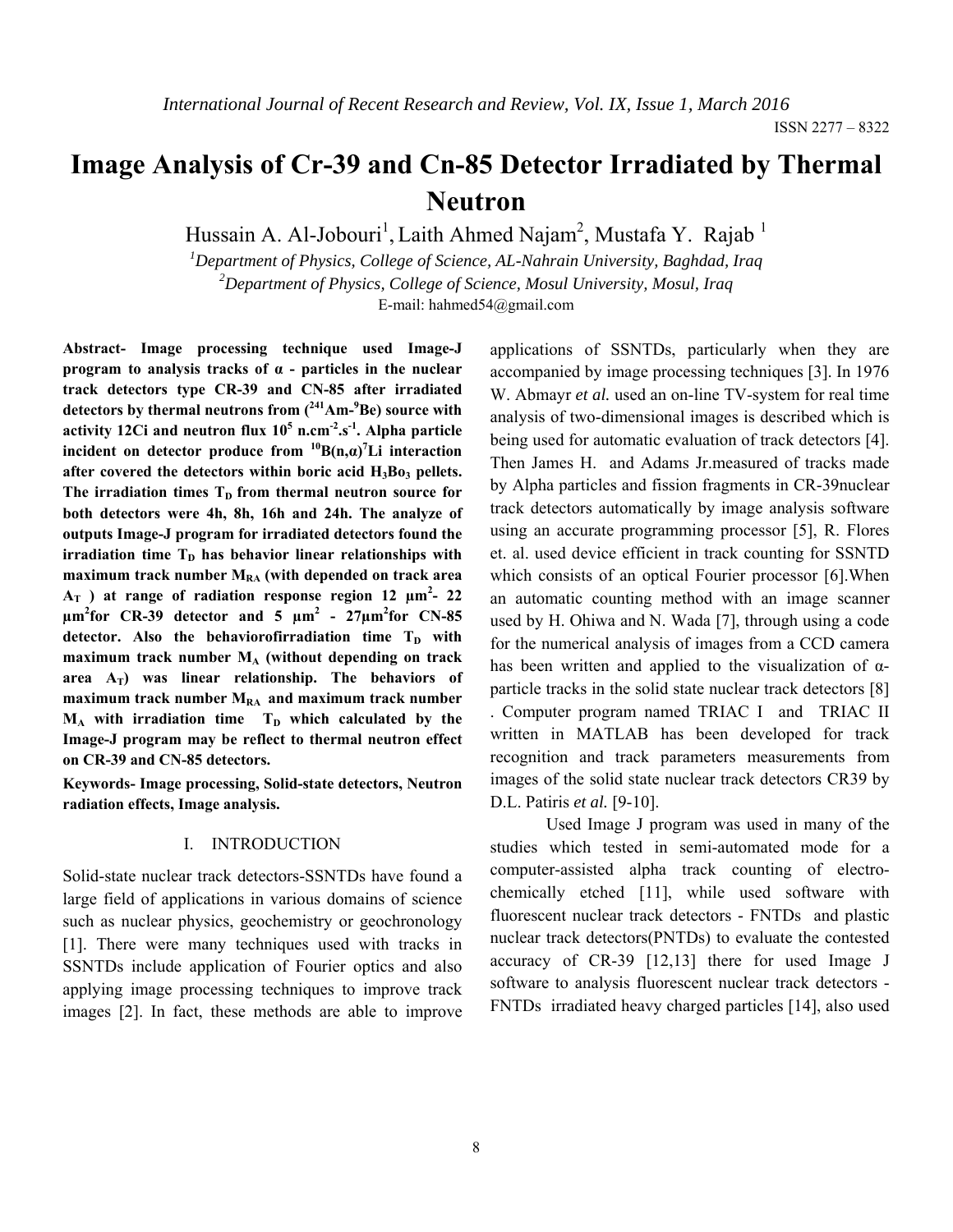in fission track analysis of electrodeposited uranium alpha sources [15].

## II. MATERIAL AND METHODS

The solid state nuclear track detectors were CR-39 and CN-85 manufactured by TASTRAK Pershore Moulding ,Track Analysis System Ltd. , UK, and Kodak-Pathe, France respectively. Both detector in the form of sheets with thickness 1 mm and 0.1 mm. for CR-39 and CN-85 respectively. CR-39 and CN-85 detectors cut into eight small pieces, four pieces for each detector with dimensions  $1 \text{cm} \times 1 \text{cm}$ . After that prepared eight samples of boric acid powder  $(H_3Bo_3)$ , each boric acid sample has weight 0.5 g. pressed by piston for 30s under 150 par of the force in steel piston with thickness 1mm and diameter 2cm. The pelletscovered with CR-39 and CN-85 detectorsand put a pellets and detectors around the paraffin wax and irradiation samples with thermal neutron at distance of 5cm from neutron source  $(^{241}Am-{}^{9}Be)$  with activity 12Ci and flounce of thermal neutron  $10^5$  n.cm<sup>-2</sup>.s<sup>-1</sup> The irradiation times -  $T_D$  were 4h, 8h, 16h and 24h for CR-39 and CN-85 detector which covered by boric acid  $H_3Bo_3$  pellets.

After thermal neutron irradiation remove boric acid pellets from CR-39 and CN-85 detectors. The chemical etching solution was sodium hydroxide NaOH solution with 6.25N for CR-39 at temperature 60 for etching time 30 min while for CN-85 normality was 2.5N at 50˚ temperature in 15 min of etching time. Image processing used byImage J program which is written in Java language and take images for detectors which contain on the nuclear tracks and store these images (pixel unit) in computer at the form( jpg . file ) . One pixel in these image was equal to converting factor 0.4225 µm which calculated experimentally by using of role scale in optical microscope.

## III. RESULTS AND DISCUSSION

The first step in this program was opened the image which will process and convert this image into binary system as show in figure 1. The output analysis processing after convert to binary system which give us

relations between track parameters, figure 2 show the relation between the track number - N with track area  $(\mu m^2)$  for different irradiation time-T<sub>D</sub> for two type of detectors CR-93 and CN-85. From this figure obtained increase in the value of maximum track number -  $M_{RA}$ (relative to track area ) with increase in irradiation time -  $T<sub>D</sub>$ .

 From this figure 2, the maximum values of track number relative to area of track  $M_{RA}$  6, 20, 32 and 44 track for irradiation time -  $T_D$  4h, 8h, 16h and 24h respectively inCR-39 detector . While in CN-85 detectorthe value of  $M_{RA}$  were 9, 16, 25 and 32 for irradiation time -  $T_D$  4h, 8h, 16h and 24h respectively. That maximum value of  $M_{RA}$  for CR-39 and CN-85 detectors has linear relationship with irradiation time  $-T_D$ as show in figure 3.

The linearrelationships between irradiation time -  $T_D$  and maximum track number -  $M_{RA}$  (relative to track area)which obtained from figure (3) for CR-39 and CN-85 detectors was obtained in equation(1) and (2) respectively

$$
T_D(h) = 0.54 M_{RA} - 0.66
$$
 (1)  

$$
T_D(h) = 0.87 M_{RA} - 4.88
$$
 (2)

While can found relationship from figure 2 between irradiation time -  $T<sub>D</sub>$ and maximum track number -  $M<sub>A</sub>$ (without depending on track area) for each curve of irradiation time -  $T_D$  4h, 8h, 16h and 24h as show in figure 4 .

That relations was behavior as linear relationshipwhich reflect the increasing of irradiation time -  $T_D$  with increase maximum track number -  $M_A$  in figure 4which calculated these relations by equation (3) and (4) for CR-39 and CN-85 respectively.

$$
T_{D} (h) = 0.68 M_{A} - 5.97
$$
 (3)  
\n
$$
T_{D} (h) = 0.87 M_{A} - 4.88
$$
 (4)  
\nIV. CONCLUSION

From this study show there are possible to using Image-J program to image analysis for the nuclear track . The radiation track for the thermal neutrons in terms of irradiation time -  $T<sub>D</sub>$ was determined after find the value of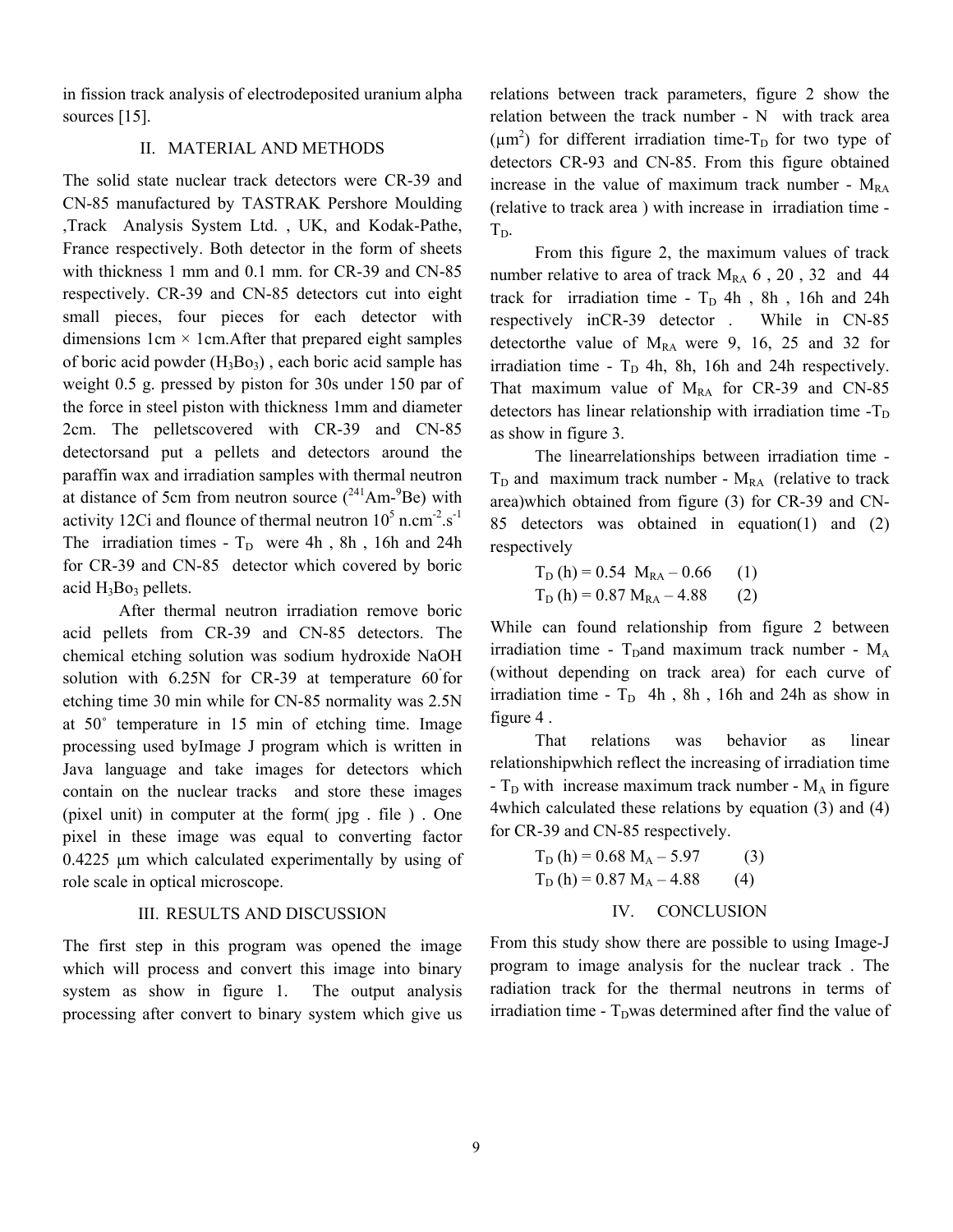maximum track number  $M_{RA}$  and with maximum track number MA. The image analysis for nuclear track detectors NTDs image processing can be use another programs more development from Image-J program.

## V. REFERENCES

- [1] C. Costea , O.G. Duliu , A. Danis , S. Szobotka , " Sem Investigations of Cr-39 and Mica Muscovite Solid State Nuclear Track Detectors" , Romanian Reports in Physics, Vol. 63 , No. 1 , P. 86–94 , (2011).
- [2] R. K. Jain , Ashok Kumar , R. N. Chakraborty and B. K. Nayak , " The Response of CR-39 Plastic Track Detector to Fission Fragments at Different Environmental (Temperature) Conditions" , Proceedings of the DAE Symp. on Nucl. Phys. 58 , (2013) .
- [3] A. Mostofizadeh , X. Sun and M. R. Kardan , "Improvement of Nuclear Track Density Measurements Using Image Processing Techniques" , American Journal of Applied Sciences 5 (2): P. 71-76 , 2008 ISSN 1546- 9239 .
- [4] W. Abmayr, P. Gais , H.G. Paretzke , K. Rodenacker and G. Schwarzkopf, "real-time automatic evaluation of solid state nuclear track detectors with an on-line TVdevice" , Nuclear Instruments and Methods ,vol. 147, P. 79–81, (1977) .
- [5] James H. , Adams Jr. , "automated track measurements in CR39 " , Nuclear Tracks Volume 4, p. 67-76 , (1980) .
- [6] R. Flores, L. Ortiz, M. Moreno, G. Corkidi, A. Solar, M. Balcazar-Garcia , " Opto-electronic system for automatic track counting in plastic SSNTD" , Nuclear Instruments and Methods in Physics Research, Volume 212, Issues 1–3, P. 375-381 , 1 July 1983.
- [7] H. Ohiwa , N. Wada , "Application of an image scanner for determination of boron in glass by a nuclear track technique" , Journal of Radioanalytical and Nuclear Chemistry , Volume 188, Issue 1.
- [8] A. Boukhair, A Haessler, J.C. Adloff, A Nourreddine, "New code for digital imaging system for track measurements" , Nuclear Instruments and Methods in Physics Research Section B: Beam Interactions with Materials and Atoms , Volume 160 , Issue 4 , P. 550– 555, April 2000*.*
- [9] D.L. Patiris, K. Blekas, K.G. Ioannides, "TRIAC: A code for track measurements using image analysis tools" , Nuclear Instruments and Methods in Physics Research B 244 ,p. 392–396 , (2006).
- [10] D.L. Patiris , K. Blekas , K.G. Ioannides , "TRIAC II. A MatLab code for track measurements from SSNT detectors", Computer Physics Communications, p. 329– 338, (2007).
- [11] P. De Felice, G. Cotellessa, M. Capogni, F. Cardellini , M. Pagliari , G. Sciocchetti , "The Novel Track Recording Apparatus From SSNTD for Radon Measurement"
- [12] Julia-Maria Osinga, "Fluorescent Nuclear Track Detectors: High-Accuracy FluenceDetermination in Ion Beams", Master´s Thesis, University of Halle-Wittenberg, (2012)
- [13] Julia-Maria Osinga, Iva Ambrožová, KateřinaPachnerováBrabcová, Mark S. Akselrod, Oliver Jäkel, Marie Davídková, and Steffen Greilich, "Single track coincidence measurements of fluorescent and plastic nuclear track detectors in therapeutic carbon beams"
- [14] Klimpki, Grischa and Osinga, Julia-Maria and Herrmann, Rochus and Akselrod, Mark and Jäkel, Oliver and Greilich, Steffen, " Ion range measurements using fluorescent nuclear track detectors" , Radiation Measurements, 56, pp. 342-346. ISSN 1350-4487 , (September 2013) .
- [15] Jung H. Rim and Kenan Ünlü, "Fission Track Analysis of Electro-deposited Uranium Alpha Sources".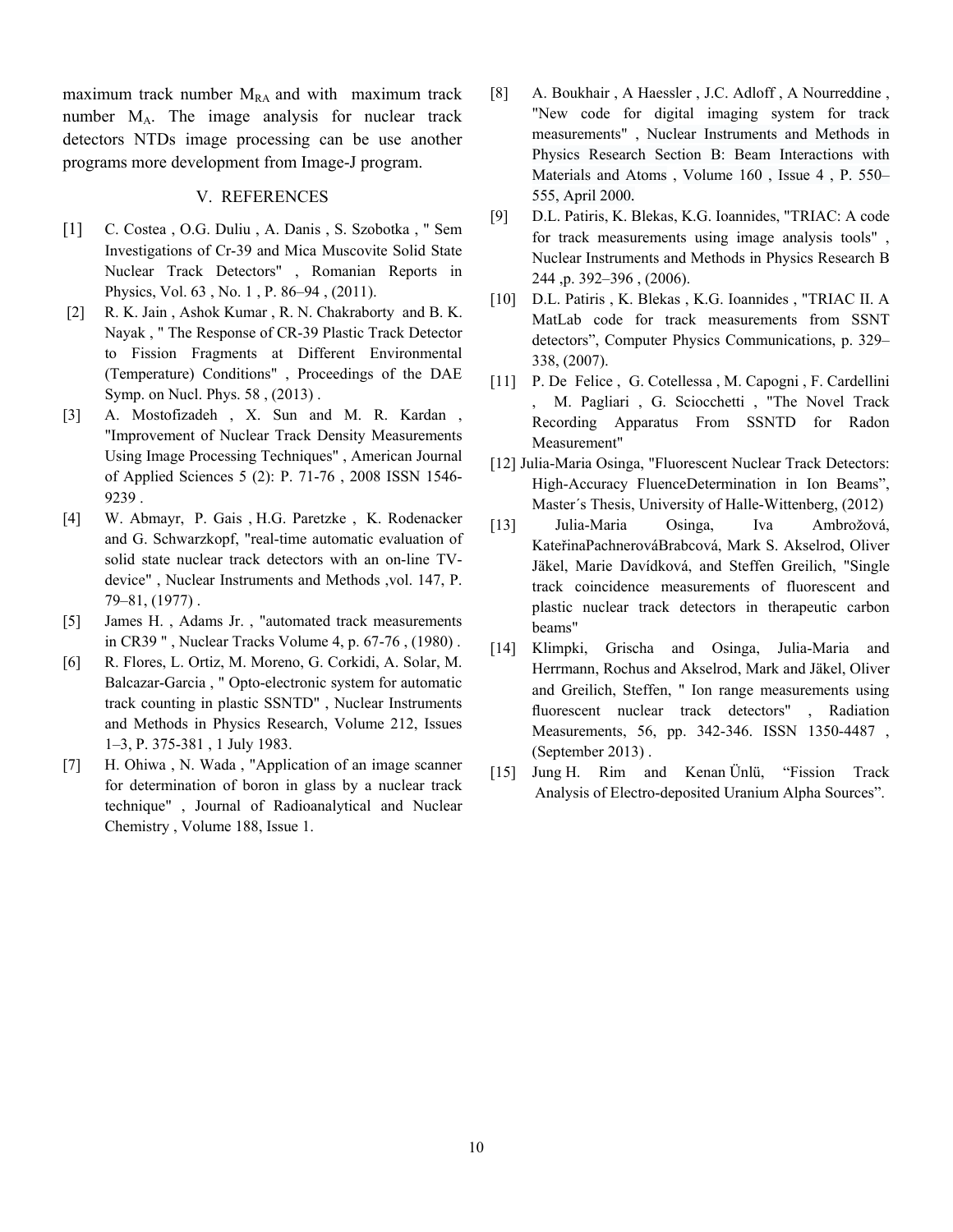

Fig.1. A) First step from image processing of Image-J program which obtained the track image in detectors after radiation. B) Second step from image processing of Image-J program which obtained the convert to binary system in image of detector after first step.



Fig.2. Relation between the track number - N with track diameter -  $D_T$  at irradiation time -  $T_D$  4h, 8h, 16h and 24h for CR-39 and CN-85 detectors